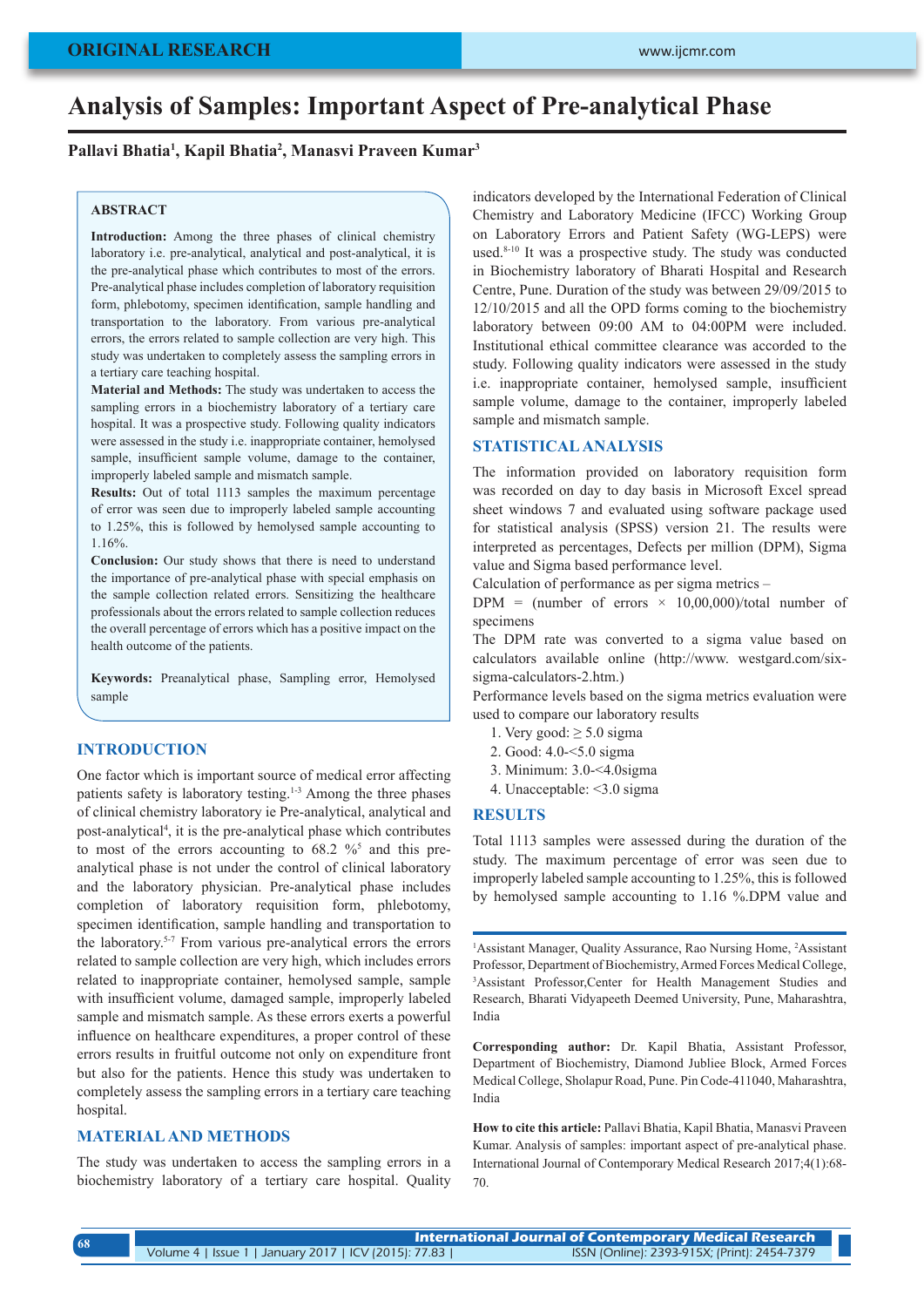| S.                                                                                 | <b>Quality Indicator</b> | <b>Total no of</b> | Total no of | Error in   | <b>DPM Value</b> | Sigma Value | Sigma based       |
|------------------------------------------------------------------------------------|--------------------------|--------------------|-------------|------------|------------------|-------------|-------------------|
| No.                                                                                |                          | samples            | errors      | percentage |                  |             | performance level |
|                                                                                    | Inappropriate container  | 1113               |             | 0.17%      | 1797             | 4.5         | Good              |
|                                                                                    | Hemolysed                | 1113               | 13          | 1.16%      | 11680            | 3.8         | Minimum           |
|                                                                                    | Insufficient volume      | 1113               |             | $0.80\%$   | 8086             |             | Good              |
|                                                                                    | Damaged                  | 1113               |             |            |                  | >5          | Very good         |
|                                                                                    | Improperly labeled       | 1113               | 14          | 1.25%      | 12579            | 3.8         | Minimum           |
|                                                                                    | Mismatch sample          | 1113               |             |            |                  | >5          | Very good         |
| <b>Table-1:</b> Total errors as per the Quality indicators related to Blood Sample |                          |                    |             |            |                  |             |                   |



**Table-1:** Total errors as per the Quality indicators related to Blood Sample

sigma value for improperly labeled sample was 12579 and 3.8 respectively.DPM value and sigma value for hemolysed sample was 11680 and 3.8 respectively as shown in Table 1 and Figure 1.

Besides the percentage error, DPM value, Sigma value and Sigma based performance were calculated as shown in the table.

## **DISCUSSION**

There is ever increasing demand for reliability and accuracy of the laboratory tests. The various factors contributing to the accurate test results can be divided into three phases: preanalytical, analytical and post analytical. Among the three phases the major contributor to the errors in the result is the pre-analytical phase and to reduce the number of errors in the pre-analytical phase, particular attention must be provided to this phase.

The present study is an attempt to find out the frequency of various sample related errors in the biochemistry laboratory. The maximum percentage of error in our study was seen due to improperly labeled sample accounting to 1.25%, this is followed by hemolysed sample accounting to 1.16 %.The DPM value and sigma value of improperly labeled sample is 12579 and 3.8 respectively. Improperly labeled sample results in repetition in sample collection which delays the generation of the report which can be critical in medical emergencies. This is in contrast to the study conducted by Makubi et al<sup>11</sup> which showed improperly labeled samples to be as high as 82.2 %. Haslina et al<sup>12</sup> showed inappropriately labeled specimen in 66.3  $%$  and study done by Raji et al<sup>13</sup> showed 31.5 % cases to be improperly labeled. In our hospital OPD phlebotomy is done by highly trained phlebotomist who are continuously educated to reduce the errors related to sampling and this can be the reason for very low frequency of improperly labeled specimen.

Hemolysed sample accounted to second most common cause of error in our study, which can occur when blood is collected with excessive aspiration force, is rapidly forced through a large bore needle, is collected before the disinfectant has evaporated from the skin, when the blood containing tube is shaken vigorously and when the specimen is centrifuged before clotting process is complete. Hemolysis has always plagued clinical laboratories with prevalence as high as  $3.3 \%$ .<sup>14</sup> Hemolysis could cause chemical, biological, immunological interference with reaction mechanism of several assays.15 Hemolysed samples if processed then results do not correlate with patient's condition. This will lead to rerun of the test thus not only increasing the burden of the laboratory but also increases the finances involved. This further leads to delayed dispatch of the laboratory reports which is important especially in emergency medical conditions. The total error due to hemolysis in our study was 1.16 %. The DPM value and sigma value for hemolysed sample is 11680 and 3.8 respectively. This is in agreement with the study conducted by Sampath et al<sup>16</sup> which showed hemolysis in 0.34  $%$  samples in NABL accredited laboratory and with Sujitha et al<sup>17</sup> which showed hemolysis in 0.825 % cases.

The errors related to inappropriate container in our study was 0.17 % as compared to study by Sujitha et al<sup>17</sup> which showed that none of the sample was collected in inappropriate container. Insufficient volume of blood also leads to recollection of blood which is a problem in neonates and very old age group individuals. This further delays the dispatch of the laboratory reports. Errors related to insufficient volume in our study is 0.80 % which is in comparison to Sujitha et al study<sup>17</sup> showing insufficient volume error to be 0.152 %.

#### **CONCLUSION**

The results of laboratory testing adds to the clinical decision making which finally predicts the patient's outcome. As with more stringent steps in analytical phase, the pre-analytical phase should equally be given the due importance. Our study shows that there is need to understand the importance of pre-analytical phase with special emphasis on the sample collection related errors. Sensitizing the healthcare professionals about the errors related to sample collection reduces the overall percentage of errors which has a positive impact on the health outcome of the patients.

### **REFERENCES**

- 1. Plebani M. Exploring the iceberg of errors in laboratory medicine. Clin Chim Acta. 2009;404:16-23.
- 2. Da Rin G. Pre-analytical workstations: A tool for reducing laboratory errors. Clin Chim Acta. 2009;404:68-74.
- 3. Piva E, Plebani M. Interpretative reports and critical values. Clin Chim Acta. 2009;404:52-8.
- 4. Plebani M. Towards quality specifications in extraanalytical phases of laboratory activity (Editorial). Clin